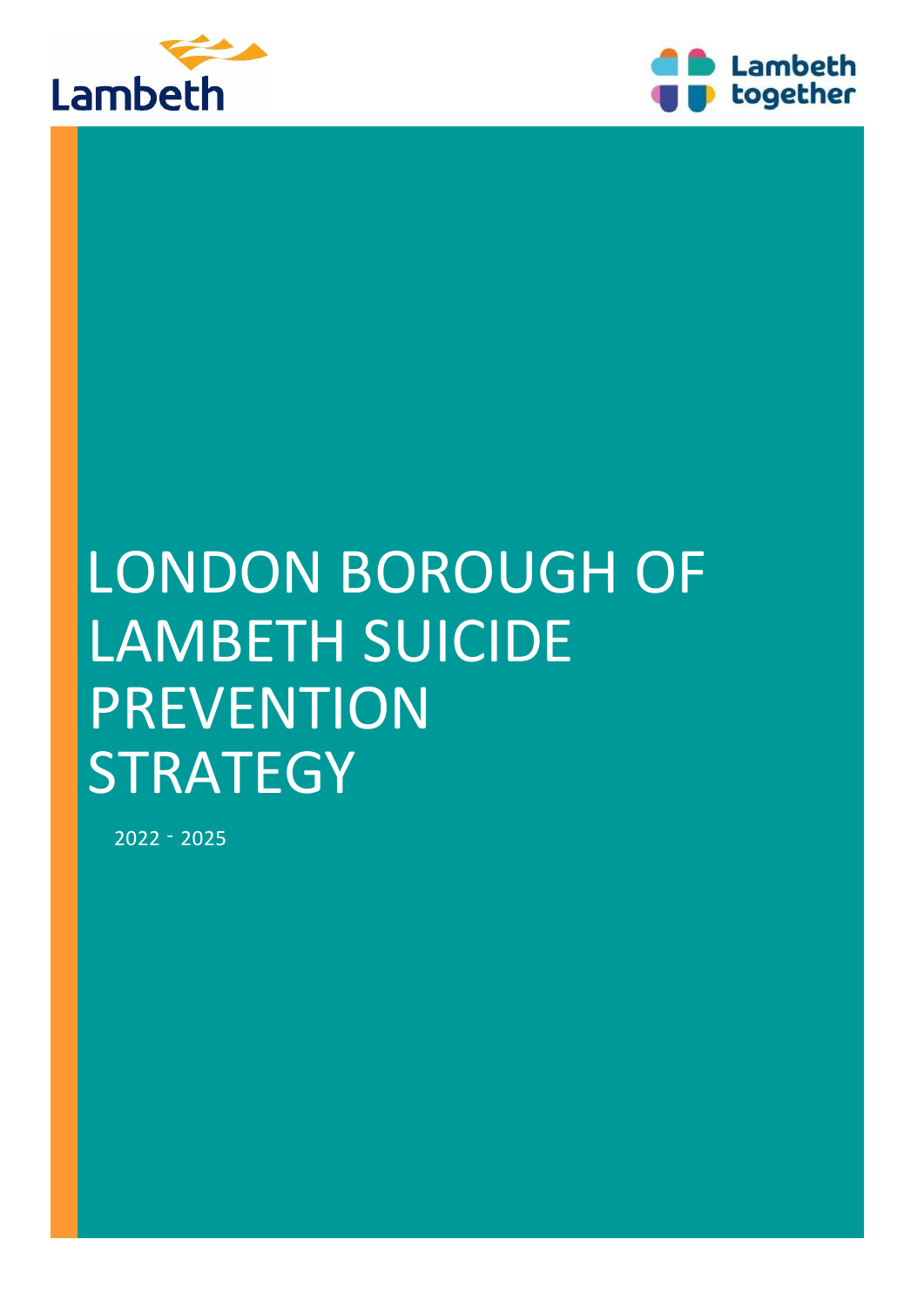# **CONTENTS**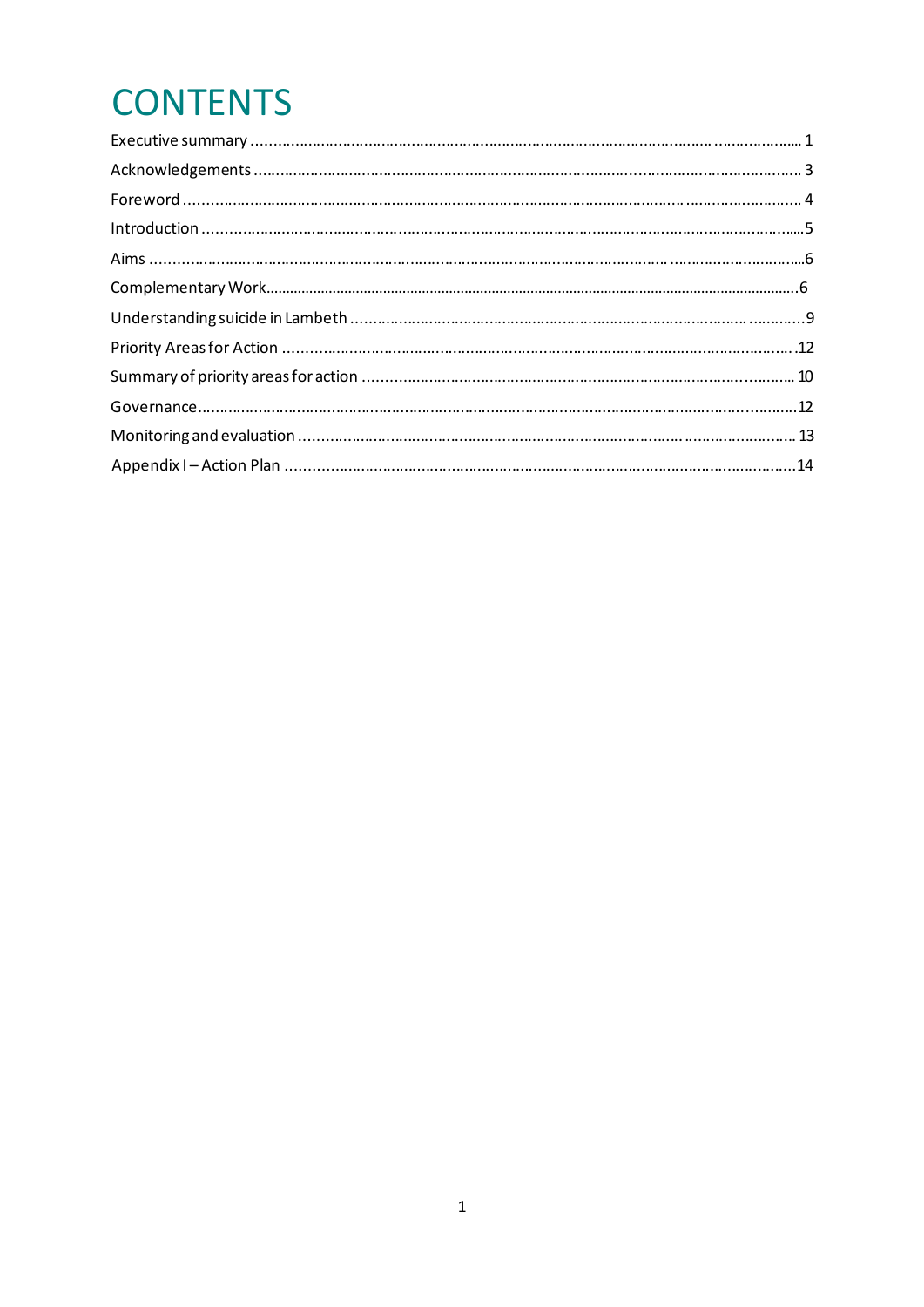# EXECUTIVE SUMMARY

### INTRODUCTION

Mental Health and Wellbeing has been an area of focus in Lambeth for many years. Through our local partnerships we have developed innovative and person-centred approaches to supporting people affected by mental illness. Rates of suicide in Lambeth are generally lower than England. However, there are more people affected by mental illness. In addition, the recent COVID-19 pandemic and the resulting economic recession have negatively affected many people's mental health and created new barriers for people already suffering from mental illness, as well as exacerbating many of the existing risk factors for mental illness and suicide. It is therefore important that we retain this focus on preventing broader mental health issues within the requirement to have a suicide prevention plan. One suicide is one too many. In view of this, our suicide prevention strategy and action plan focus as much on the wider context of poor mental health as a potential risk factor as it does on suicide itself.

### WHY SUICIDE IS A CONCERN

- Suicide is the leading cause of death among young people aged 20-34 years in the UK (ONS 2015), accounting for 24% of deaths in this age group in men and 12% in women. It is also the leading cause of death among men aged 35-49 (followed closely by heart disease).
- Lambeth has a higher prevalence of some of the key risk factors for suicide than the benchmark for England (including severe mental illness and substance misuse)
- Many of the risk factors and social determinants which make people vulnerable to suicide are more prevalent in times of economic instability: loss of employment, debt, relationship breakdown, substance misuse and loneliness are known contributory factors for suicide.
- The pandemic has contributed to increase the risk of mental ill health and suicide for many people.
- We therefore need to ensure that all those who are in known "at risk" groups receive the support they need to build up protective factors and to ensure that they have access to help in times of crisis. Suicide prevention needs to be part of a wider effort to promote mental wellbeing and to improve individual and community resilience.

### WHAT WE KNOW

- The number of deaths from suicide in Lambeth each year is 17 (average over period 2018-2020, source: Primary Care Mortality Data)
- The suicide rate in men in Lambeth is almost 3 times higher than in women.
- The suicide rate in Lambeth for all persons (7.4 per 100,000 population) is similar to that for London (PHOF, data for 2018-2020)
- Individuals with a history of self-harm are at increased risk of death by suicide. Our admission rate for intentional self-harm is similar to the London benchmark (the Lambeth rate was 89.1 per 100,000 population in 2019/2020). Self-harm is more common than suicide and it is important that we provide early interventions for people with a history of self-harm.

### WHAT WE WILL DO

- The purpose of this strategy is to provide a multi-agency framework for action across the lifecourse to prevent avoidable loss of life through suicide. It draws on local experience and research evidence, aiming to prevent suicide and promote mental health and wellbeing.
- Our key priority groups will be: 1.People who are vulnerable due to economic circumstances, 2. Children and young people, 3. People who are socially isolated, 4.Men, 5. LGBTQ+ people; 6.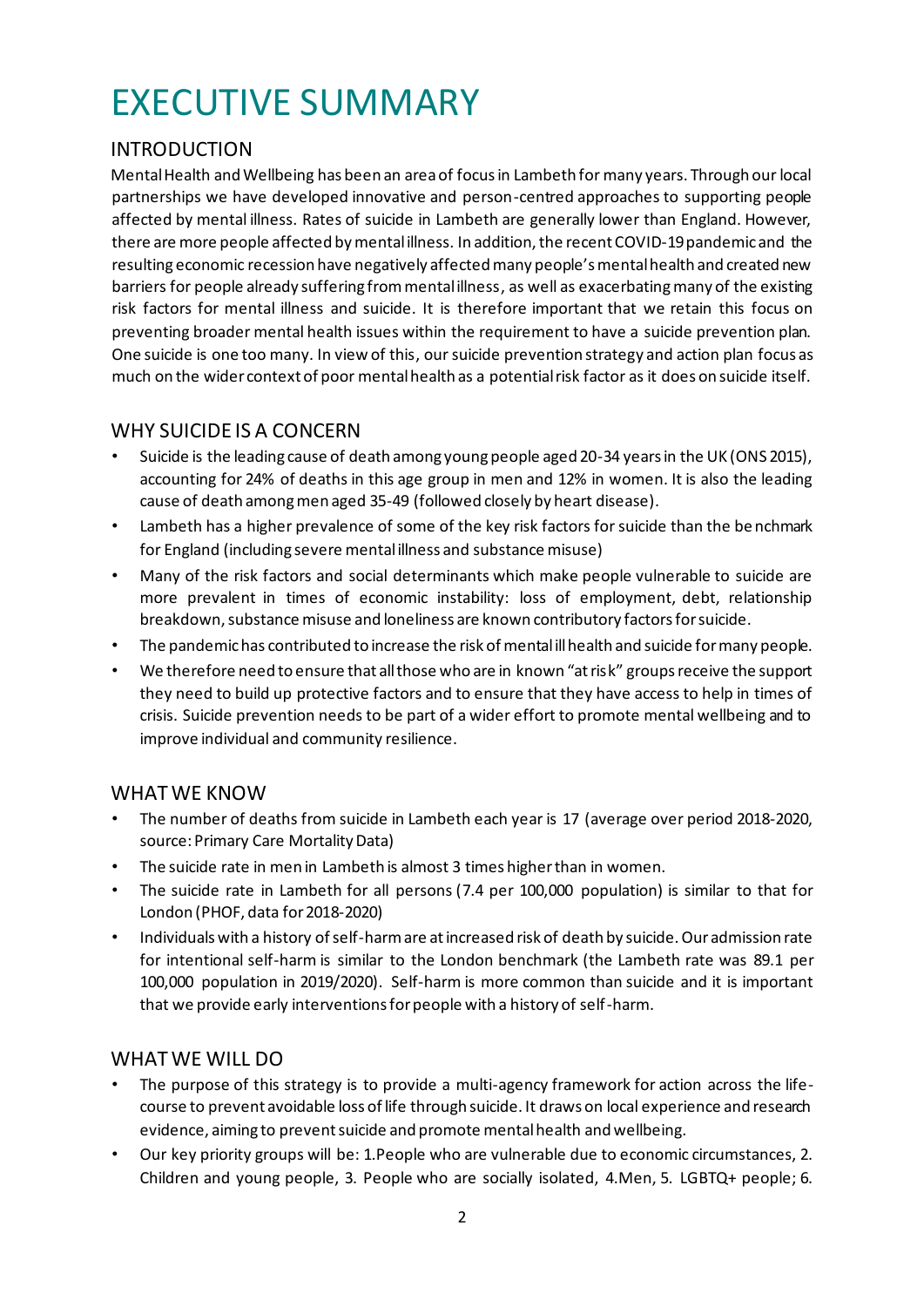People who misuse substances, 7. People in the care of mental health services, 8. BME groups, migrants and asylum seekers, 9. People in the prison system.

### ACKNOWLEDGEMENTS

With thanks to all those who have helped us with the strategy through signposting and contribution at consultation events. Particular thanks to members of the Lambeth Suicide Prevention Partnership group.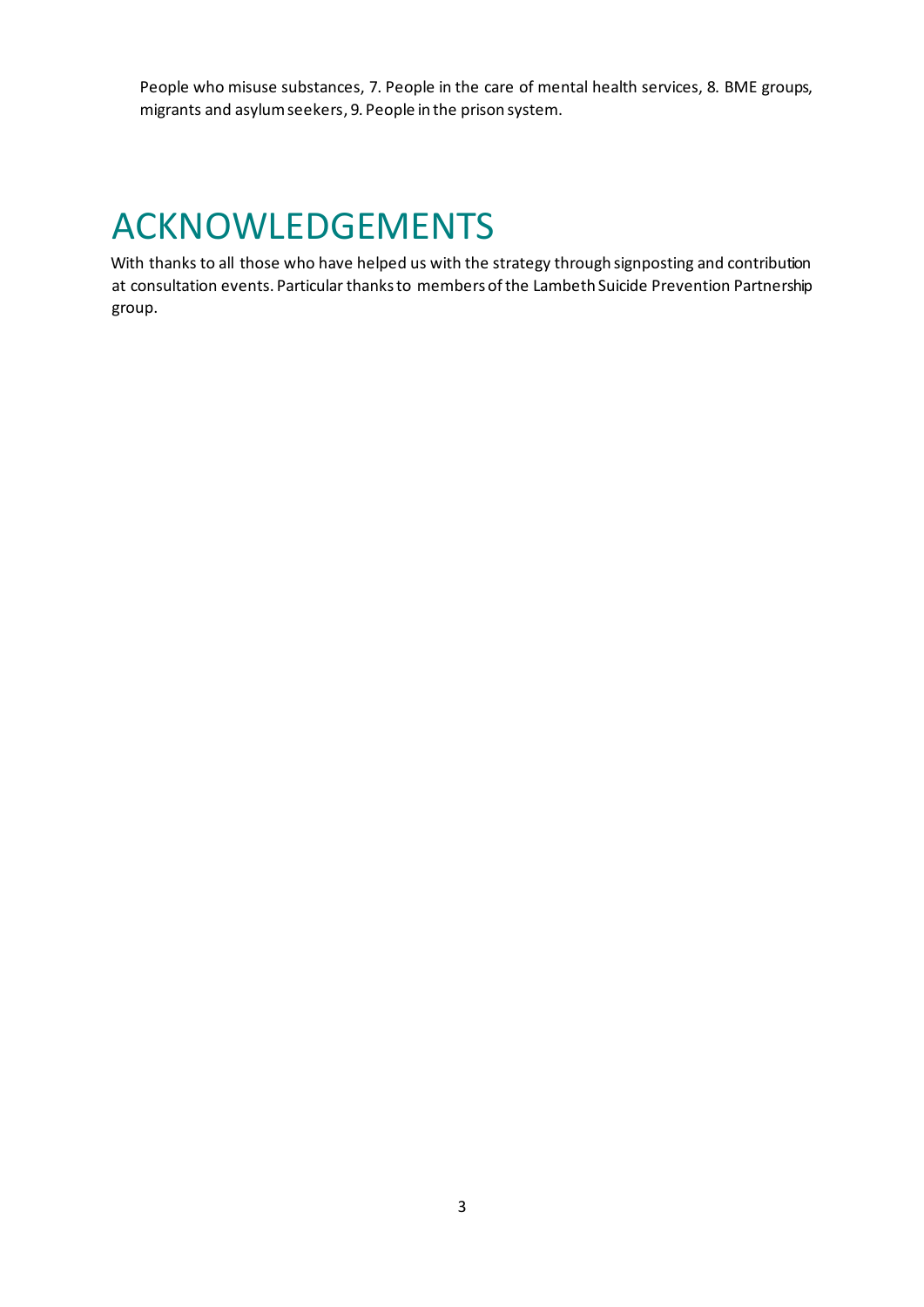# FOREWORD

Every life lost to suicide is a tragedy. While Lambeth has a relatively low suicide rate, each year in Lambeth, around 17 people take their own lives. The consequences of each one of these deaths from suicide is far reaching, affecting on average an additional 10 people.

Suicide has many causes and the majority, if not all, of these deaths are preventable. Mental ill health is a key factor but the majority of those who die by suicide were not in contact with mental health services prior to their death. The causes of suicide are a complex interaction of individual risk factors (such as ill health, substance misuse, mental illness, history of trauma); social risk factors (such as debt, isolation, relationship breakdown or racism) and wider environmental factors (economic rece ssion, the prevalence of poverty, housing crises). As such, there is no one solution to preventing suicide.

A thriving and prosperous local economy, safe communities, a focus on health and wellbeing and a strong start in life can reduce some of the risks of suicide.

The last eighteen months have been particularly challenging for everybody's mental health and wellbeing, as the pandemic has heightened the risk factors generally associated with poor mental health – financial insecurity, unemployment, fear – while protective factors – social connection, employment and educational engagement, access to physical exercise, daily routine, access to health services – fell dramatically.

Therefore, it is now more important than ever for us to work together to reduce the risk of suicide across our communities in Lambeth.

We will make use of our networks across London and SE London as well as our local partnership to maximise the impact of our local suicide prevention plans, working at scale where appropriate, but recognising that many of the actions will be local and set within a Lambeth context.

No single organisation can do this alone. We will work through existing agencies and partnerships to build upon and strengthen the actions that we know have an impact. The strategy will build on the work of the previous Suicide Prevention Strategy 2018-2021 and on the approaches developed with the Lambeth Living Well Collaborative and Black Thrive. These involve working closely with communities to develop effective approaches which can make a real difference and thereby reduce the number of people who take their own lives.

Cllr Jim Dickson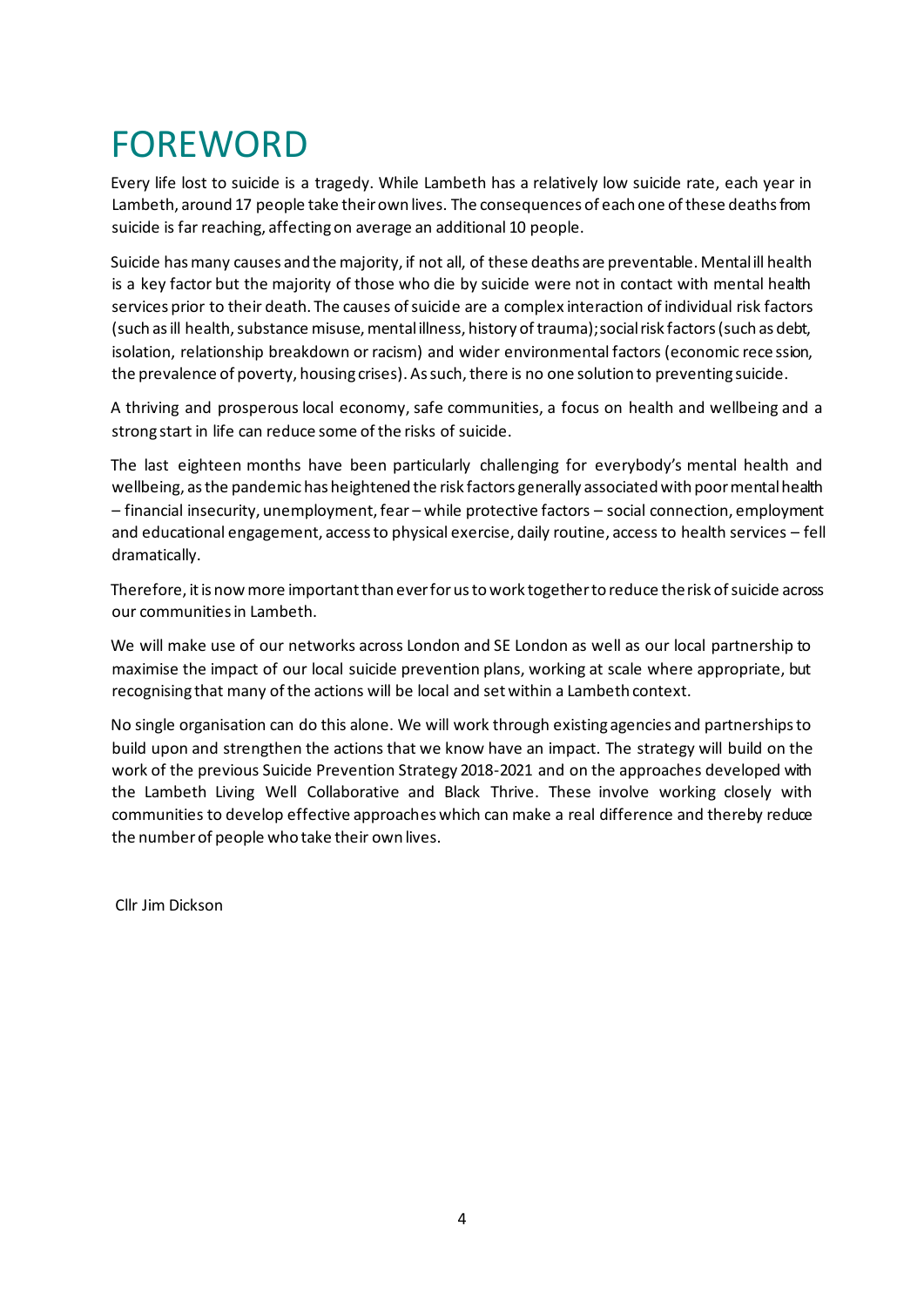# INTRODUCTION

The impact of an individual dying by suicide or making an attempt to do so are far reaching. The death will profoundly impact on people in the individual's workplace, family and community. It is estimated that for every person who dies at least 10 people are directly affected. The death will impact on their ability to work effectively, to continue with caring responsibilities and to have satisfying relationships. The impact of a death by suicide thus extends into future generations. The economic cost of suicide is also substantial (estimated to be £1.7 million for the death by suicide of someone of working age) $^{\rm 1}.$ 

Suicide risk reflects wider inequalities as there are marked differences in suicide rates according to people's social and economic circumstances, with those in poorer communities more likely to be affected. People in the lowest socio-economic groups living in the most deprived geographical areas are 10 times more at risk of suicide than those in the highest socioeconomic group living in the most affluent areas. Approaches aiming to protect those who are vulnerable in this way (for example people in debt or who are homeless) are vital to reducing risk.

There are specific factors that increase the risk of suicide. The strongest identified predictor of suicide is previous episodes of self-harm. Mental ill-health and substance misuse also contribute to many suicides.

The recent COVID-19 pandemic has further exacerbated the existing inequalities in our society putting people who were already at high risk of mental ill-health and suicide at an even greater risk. People have become more isolated, communities have been struck by bereavement, and many have seen their economic circumstances worsen.

Suicide is preventable and it is our collective responsibility to do all that we can to reduce deaths through suicide. This must be through a multi-agency approach bringing together the Council, primary care and secondary care services, voluntary and third sector organisations as well as communities and individuals. A strategy that is to succeed in reducing suicide deaths needs to combine a range of integrated interventions that build community resilience and target groups of people at heightened risk of suicide.

### NATIONAL AND REGIONAL CONTEXT

On average, in England, 12 people a day get to the point where they feel they have no other choice but to take their own life. Each one of these deaths is a tragedy and a preventable one. For this reason, suicide prevention has been a national priority for years. Since the publication of the National Suicide Prevention Strategy in 2012, a number of national bodies have pledged to work towards preventing suicide in their strategies.

Suicide prevention features as a priority in the NHS Five Years Forward View for Mental Health (2016), the NHS Long Term Plan (2019), and the London Health Inequalities Strategy (2018). In the London Health Inequalities Strategy (2018), the Mayor has pledged to make London a zero suicide city, calling on all local authorities to develop robust, multi-agency suicide prevention action plans to achieve this goal.

<sup>1</sup> https://hgs.uhb.nhs.uk/wp-content/uploads/Suicide-and-Suicide-Prevention\_SandB\_Handout.pdf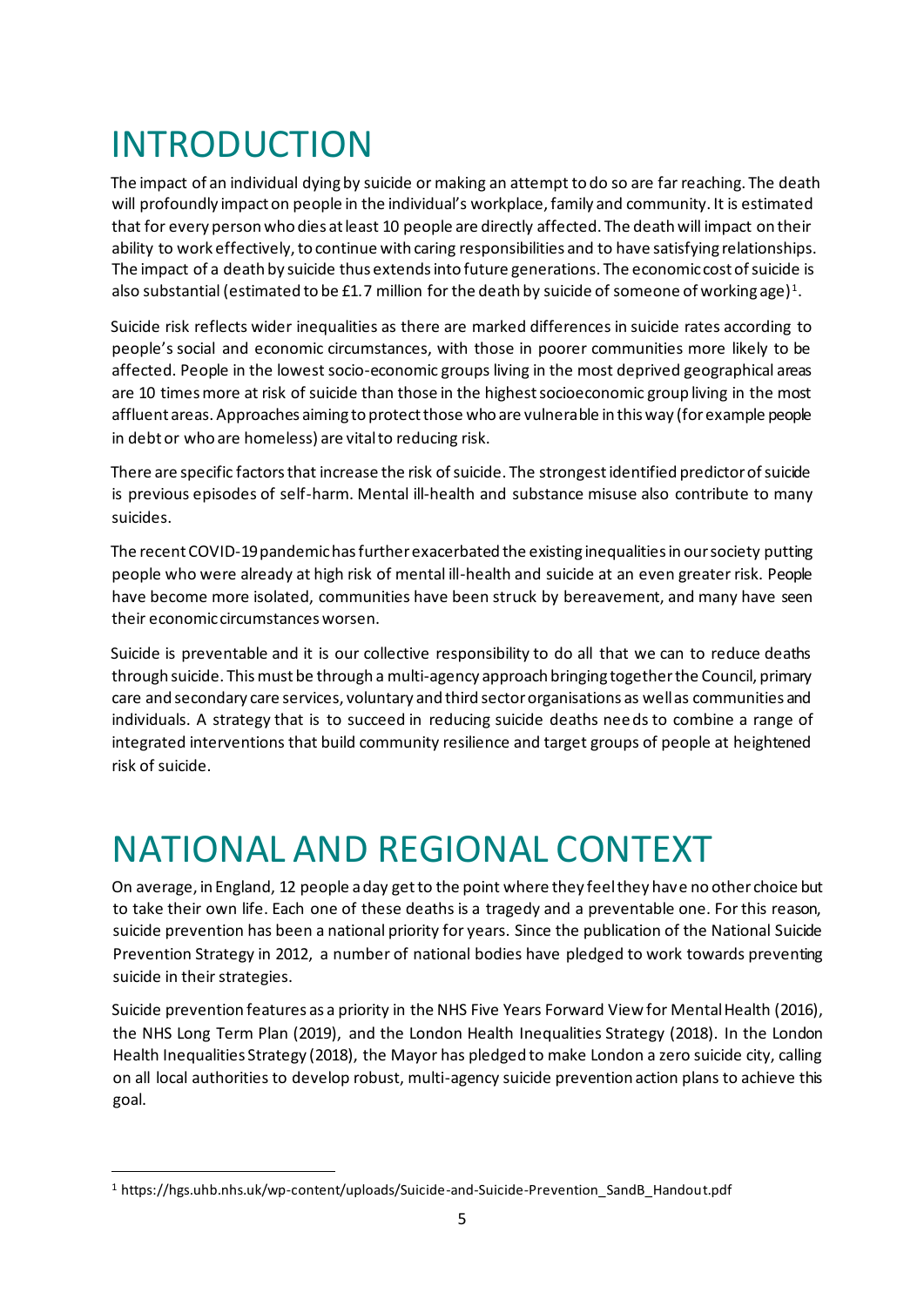# AIMS

The London Health Inequalities Strategy 2018 includes a commitment from the Mayor of London to make London a Zero Suicide City by 2028. The Strategy pledges that action will be taken across London to prevent suicide, and all Londoners know where they can get help when they need it.

The strategy for Lambeth aims to contribute to the London pledge by ensuring that the recent downward trend in rates of suicide continues, through effective partnership working across the borough.

Since the adoption of the Suicide Prevention Strategy 2018-2021, the number of deaths by suicide in Lambeth has decreased from 24 in 2014-16 to 17 in 2018-20.<sup>2</sup>

# COMPLEMENTARYWORK

#### LONDON

The Mayor of London has launched a campaign to train 500,000 Londoners in Zero Suicide Alliance's free online suicide prevention training has been set, so they can help play their part in saving lives.

#### SOUTH EAST LONDON

#### *South London Listens*

In 2020, South London Listens was launched by the three mental health Trusts in south London (South London and Maudsley, South West London and St Georges, and Oxleas). Since its launch, South London Listens has engaged with more than 6,000 people across south London through community meetings, group conversations and a listening campaign about the impact the pandemic had on them and their ideas for how we can support them to recover.

An action plan was developed in response to the asks of the community and launched in October 2021. The South London Listens Action Plan sets out how we will deliver these pledges across the four priority areas:

- Loneliness, social isolation and digital exclusion
- Work and wages
- Children, young people and parental mental health
- Access to services

The two-year plan details what the community asked us to do and the work we will be doing to fulfil our pledges.

#### *South East London Integrated Care System (ICS) Suicide Prevention Steering Programme*

This is an NHS-funded ICS-wide suicide prevention programme focusing on the following three priorities for the next year:

<sup>2</sup> Primary Care Mortality Data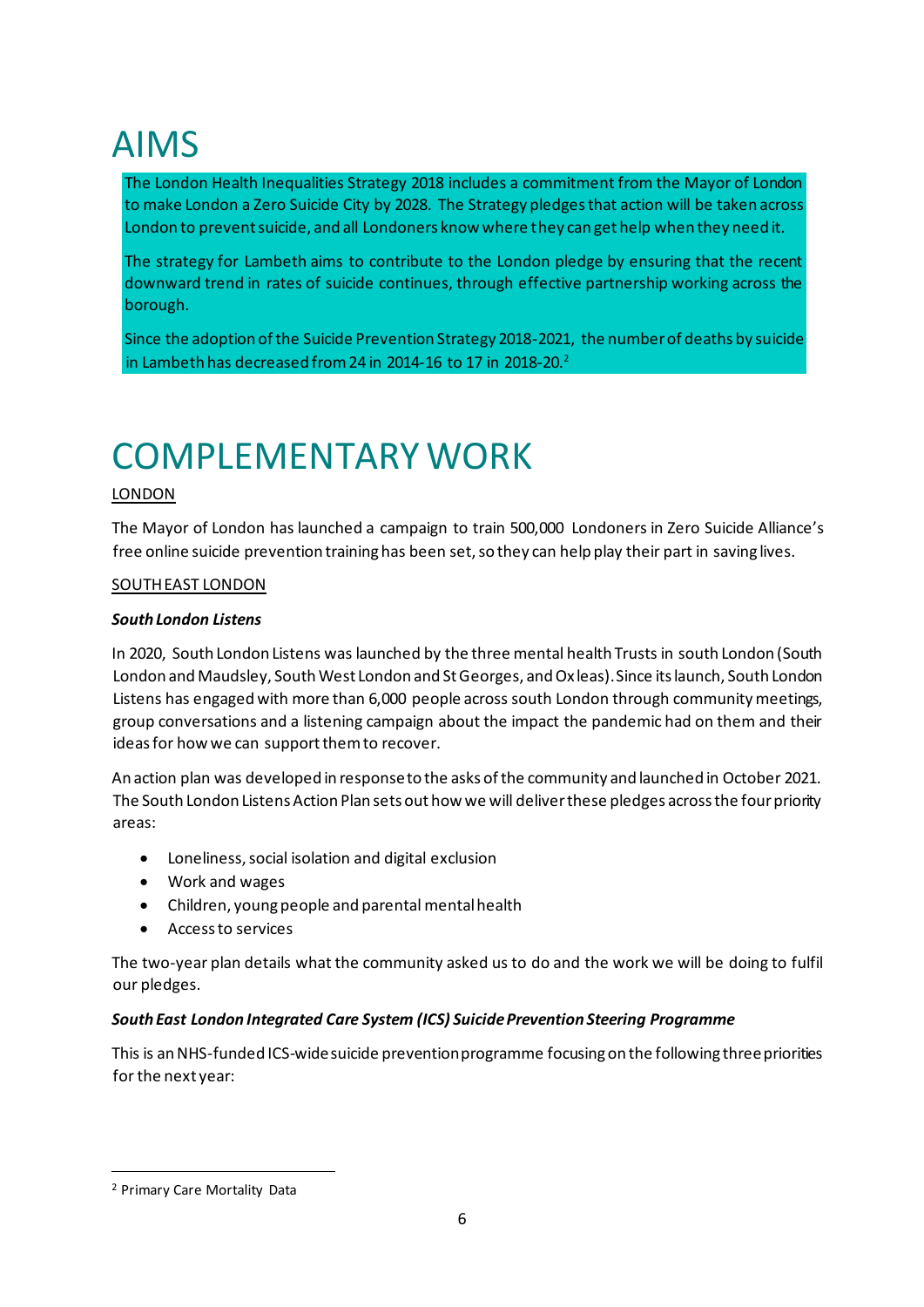- **Developing a suicide bereavement service:** A SEL-wide suicide bereavement service opened in August 2021 (pilot) and is a partnership between Mind and South London and Maudsley NHS Foundation Trust.
- **Training:** In 2021/22, each South East London borough will be given up funding for training and education opportunities linked to existing local authority/borough-based suicide prevention plans.
- **Investing in our self-harm pathway:**During 2021/22, the programme's efforts were focused on collecting data on admissions to Emergency Department as a result of self-harm and map the follow-up care pathway for those individuals in line with the relevant NICE pathway guidance.

#### **LAMBETH**

#### *Suicide Prevention Strategy 2018-21*

This strategy builds on the work of the Lambeth Suicide Prevention Strategy (2018-21), which succeeded in reducing the rates of suicide by more 10% from10.2 per 100,000 population to 6.7 per 100,000 population.

Between 2018 and 2021, the Lambeth Suicide Prevention Partnership Group was formed to deliver and oversee the aims of the strategy. The group worked with the Samaritans to put signage on hotspots for suicide such as the Lambeth and Westminster bridges; and with Mosaic Clubhouse to open a sanctuary crisis service seven nights a week.

Before the pandemic, large scale awareness events were also run to tackle stigma around suicide in the community. And the Mayor London 20 minutes Zero Suicide training was promoted in Lambeth.

#### *Prevention and Promotion for Better Mental Health Programme*

Improving mental health in at-risk groups is of paramount importance to preventing suicide, therefore we are working with partner organisations and voluntary sector groups to promote better mental health among: (1) carers, (2) care leavers and young asylum seekers, (3) lonely elderly adults, (4) recently unemployed young Black adults, (5) working age Black men, and (6) young people in deprived neighbourhoods. In addition, we are providing a mental health outreach service from the Health and Wellbeing Bus and into the community.

#### *Financial Resilience*

In the last year the Council has been working in partnership with the Lambeth Food Alliance to deliver food parcels to people who needed support in accessing food. The food hubs established in this time continue to provide food to individuals and voluntary groups alike.

The Council has been working in partnership with Citizen UK and the Department of Work and Pensions to provide financial and debt advice from a variety of settings including GP practices and the food hubs as well as through help lines.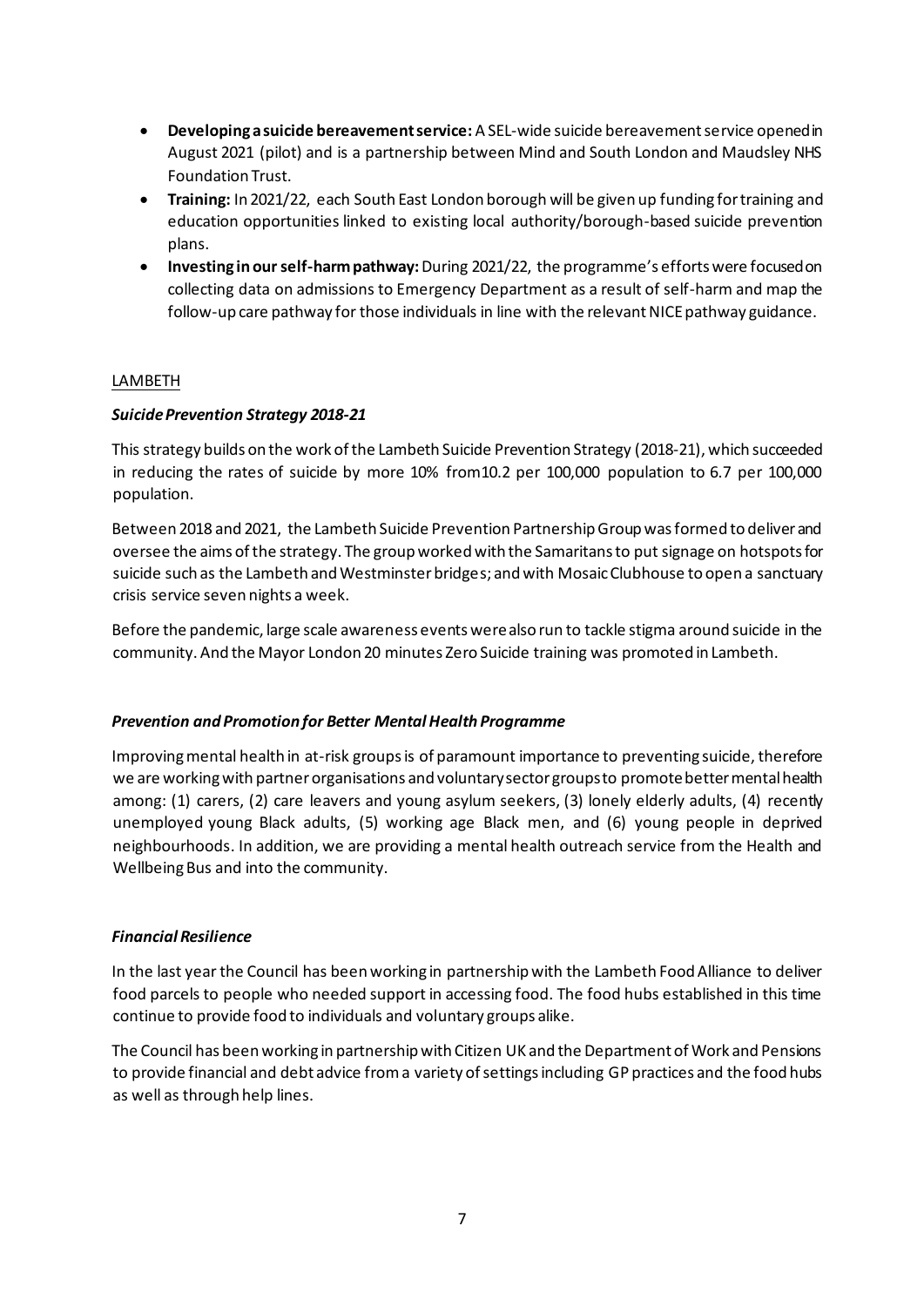#### *High Risk Groups*

It is estimated that Lambeth has more LGBT people living within its borders than any other London borough. Since 2017, Lambeth Council has been working on a Whole System Approach to help improve how the services LGBT people access in the borough. This was initially funded as a pilot by PHE and has since been continued by the Council and partners – the main action areas have included:

- Raising awareness and improving training of doctors and other health staff in local GP surgeries
- Helping professionals understand the needs of and improving services for LGBT young people
- Greater visibility of Trans people and their needs
- Greater visibility and representation of LGBT BME people
- Improving consistent capture and making better use of data regarding LGBT use of local services.

We have been working in partnership with South London and Maudsley and Black Thrive to review mental health services in Lambeth and ensure that there is a culturally appropriate and inclusive offer for the Black community. We've also been working with The Black Men's Consortium, to further explore the mental health needs of Black men through drama.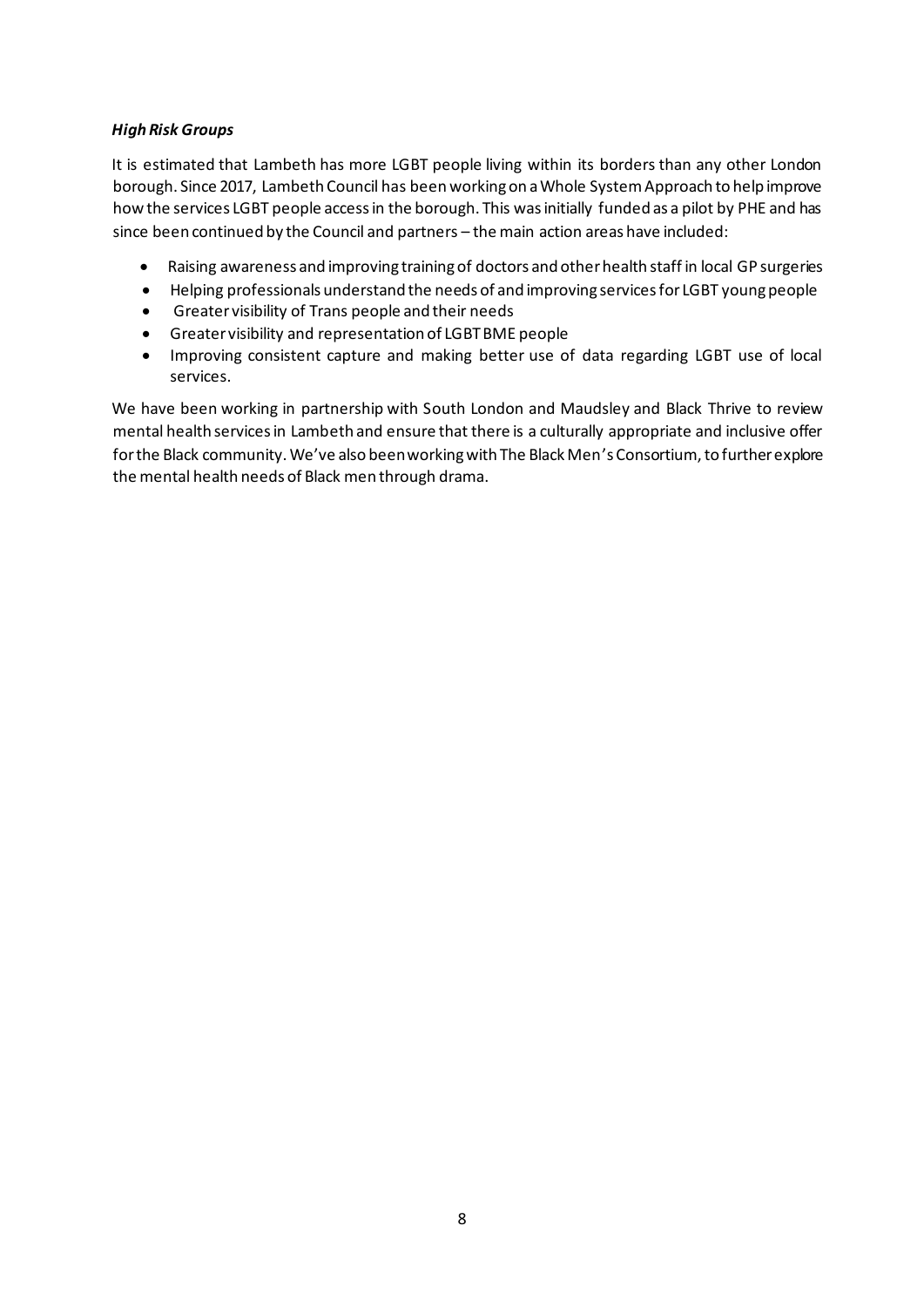# UNDERSTANDING SUICIDE IN LAMBETH

Every year, around 17 people living in Lambeth will die from suicide. There are also a significant number of suicide deaths that occur within the borough of people who are resident in other local authority areas. An essential part of effective suicide prevention is understanding who is dying from suicide, where they died, what methods they used and what risk factors might have contributed to the suicide.

We have some of this information from the data that was available to the Public Health Intelligence Team as well as data that was available through open sources;. We would have a better understanding of local issues related to suicide if we had information from a detailed suicide audit using coroner's data and this may be possible in the future.

The text below summarises key points from data analysed to date. The full analysis can be found as a fact sheet on ou[r Lambeth JSNA](https://www.lambeth.gov.uk/social-support-and-health/health-and-wellbeing/lambeths-health-profile-and-the-jsna) website to this strategy document.



### KEY STATISTICS FOR LAMBETH

#### SUICIDE RATES

Suicide rates vary significantly between the regions and countries of the UK. Northern Ireland has the highest rate, followed by Scotland, then Wales, with London having the lowest.

Within London, there are no significant differences between the suicide rate in Lambeth and the rates in its statistical neighbours. The suicide rate in Lambeth 2018—2020 was 6.72 per 100,000 population.

#### NUMBER OF SUICIDE DEATHS EACH YEAR

Over the 3-year period 2018-2020, on average 17 Lambeth residents died each year from suicide.

35% of these were female.

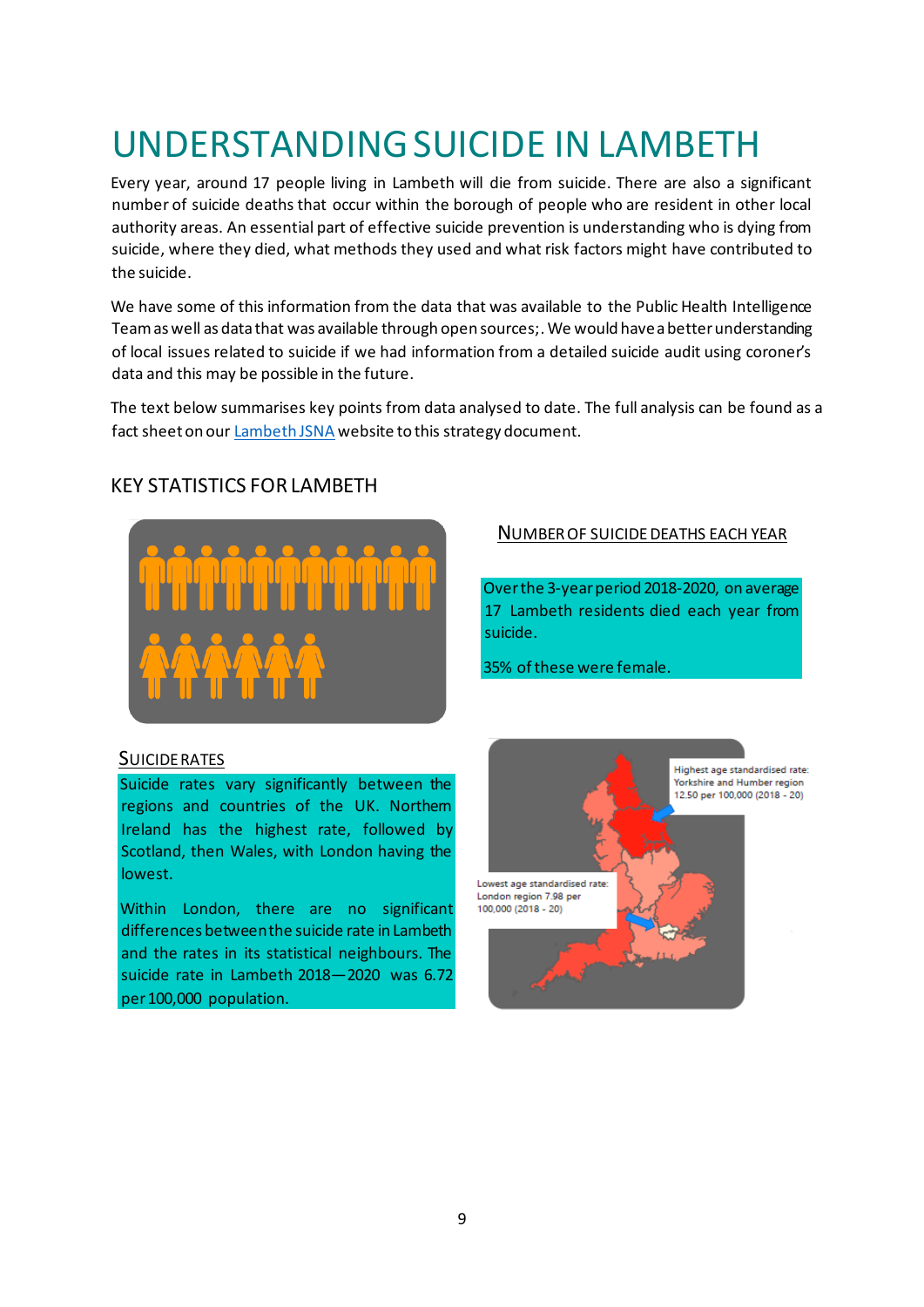

#### TRENDS

There has been a general decrease in suicide rates in Lambeth, London and England in the period 2001-2020.



### AGE

Most suicides in Lambeth occur in people aged between 20-50 years.

In males, the most frequent age band is 30- 39 year olds whereas in females it is 40-49 year olds.

#### LOCATION OF SUICIDE

43% of suicide deaths in Lambeth residents or occurring in Lambeth were certified in hospital. However most of these deaths had not occurred in hospital and were therefore excluded from the analysis of location.

28% of suicide deaths occurred in residential premises (excluding deaths where location was unknown)

Of known non-residential locations, the commonest were the River Thames, followed by train stations and rail tracks, parks, the underground and prison.

#### **OCCUPATION**

The largest number of suicide deaths occurred in people who were unemployed or students or retired.

In people recorded as having an occupation, the largest number were working in skilled trades, followed by professional occupations.

Local data suggests that people working in certain occupational groups are at significantly increased risk of suicide. The group with the highest rate is those working in skilled trades occupations (predominantly, in Lambeth, those in skilled metal, electrical and electronic trades, textiles, printing and other skilled trades, and skilled construction and building trades). The second highest rate is in those working as process, plant and machine operatives (predominantly transport and mobile machine drivers and operatives).

#### SELF HARM

The number of emergency admissions for self-harm is much larger than suicide counts each year; and those admitted for self-harm represent only a proportion of those who self-harm as many people do not present to hospital after a self-harm episode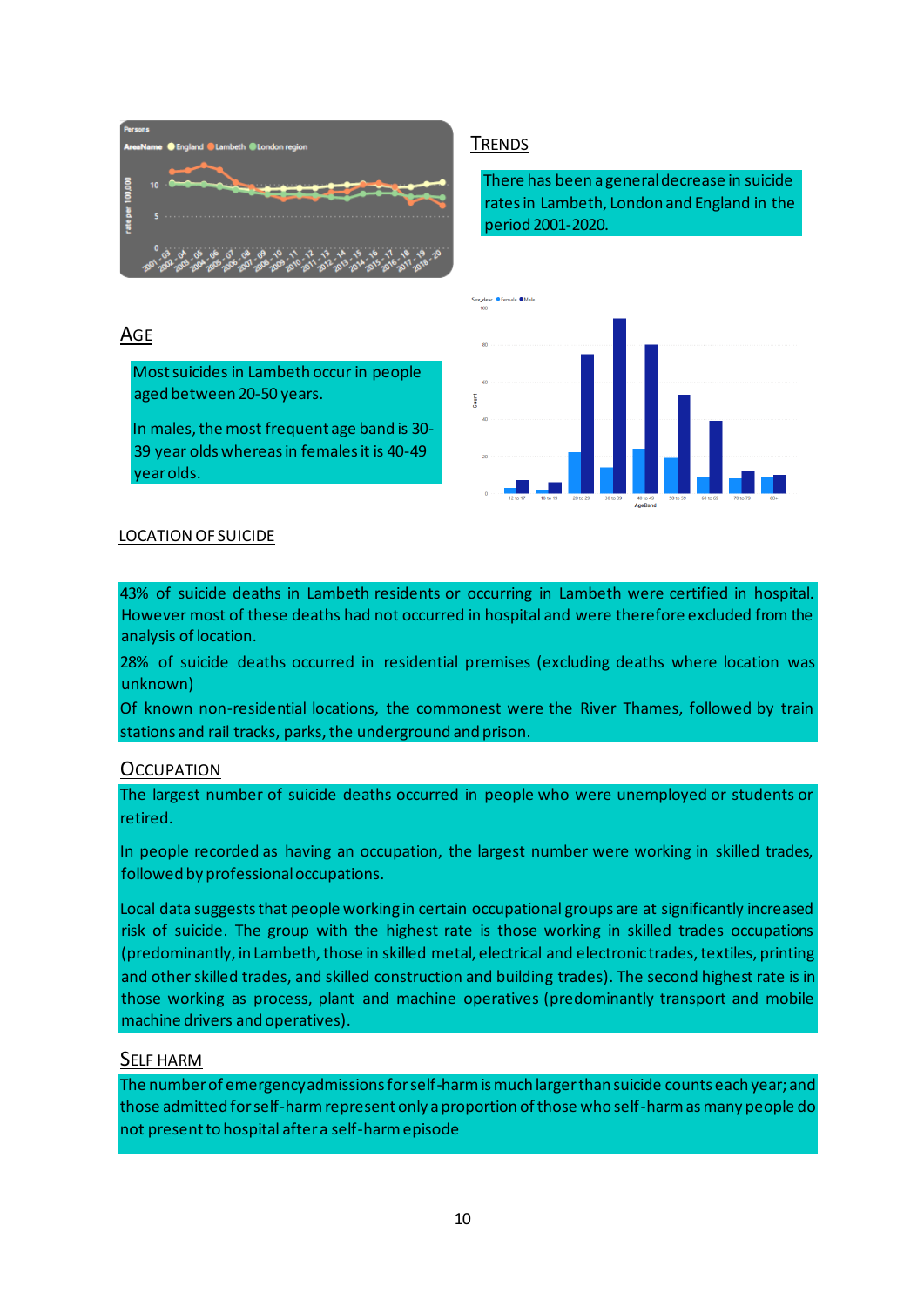The peak age group overall and in males is 20-29 year olds; in females the peak spreads across the 10-19 and 20-29 year age bands.

Just over half of admissions for self-harm are in people of white ethnicity, about 17% are in black ethnicities (about a third each African, Caribbean and other Black background).

6% of those admitted due to self-harm are discharged to a mental health inpatient unit, and a further 1% to a high security psychiatric unit.

The majority of self-harm admissions occur as a consequence of exposure to drugs (prescribed and non-prescribed)

The second most frequent reason (9%) is intentional self-harm by a sharp object.

The most common type of drugs used in self-harm are non-opioid analgesics, antipyretics and antirheumatics: 37% of all admissions (this groups includes paracetamol and ibuprofen).

#### **DEPRIVATION**

Analysis of suicide rates by IMD (Index of Multiple Deprivation) decile band shows that there is a far larger burden of suicide deaths in the 5 most deprived deciles compared to the 5 least deprived $^{\text{3}}$ .

The life expectancy gained if the most deprived quintile in Lambeth had the same mortality from suicide as the least deprived quintile would be 0.14 years in males, and 0.02 years in females (PHE 2015).

#### RISK FACTOR PREVALENCE

Lambeth has a higher than average prevalence (as compared to England as well as to London) for the following risk factors for suicide:

- 1. Substance misuse (both alcohol and opiates and/or crack cocaine use)
- 2. Severe mental illness
- 3. Contact with the criminal justice system (in children/young people aged 10-18)
- 4. Loneliness (as measured by % of households occupied by a single person)
- 5. Children in care/care-leavers

### PRIORITY AREAS FOR ACTION

We have adopted the seven priority areas identified by the national strategy. These are:

- 1. Reducing the risk of suicide in key high risk groups
- 2. Tailoring approaches to improve mental health in specific groups
- 3. Reducing access to means of suicide
- 4. Providing better information and support to those bereaved
- 5. Supporting the media in delivering sensitive approaches to suicide and suicidal behaviour
- 6. Supporting research, data collection and monitoring
- 7. Reducing rates of self-harm as a key indicator of suicide risk

<sup>3</sup> *Deprivation deciles are based on the Index of Multiple Deprivation 2019 (IMD 2019), which is the official measure of relative deprivation. Decile 1 represents the most deprived 10% (or decile) of small areas in England and Decile 10 represents the least deprived 10% (or decile) of small areas in England*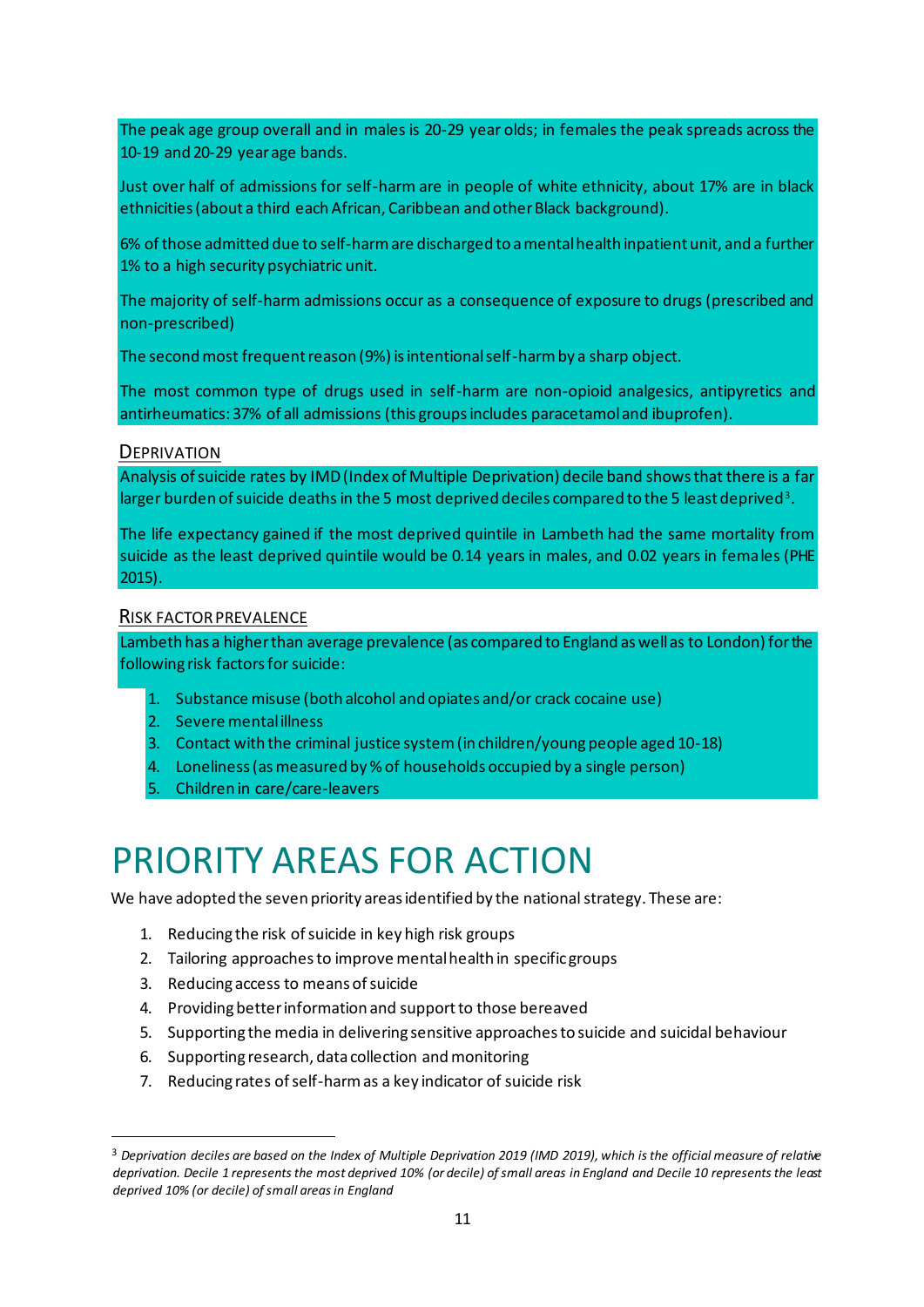Through stakeholder engagement, knowledge of local programmes and evidence of best practice, we have identified the following high-risk groups:

- 1. People who are vulnerable due to economic circumstances,
- 2. Children and young people,
- 3. People who are socially isolated,
- 4. Men
- 5. LGBTQ+ people,
- 6. People who misuse substances,
- 7. People in the care of mental health services,
- 8. BME groups, migrants and asylum seekers,
- 9. People in the prison system

### GOVERNANCE

The combined knowledge, experience and resources of organisations across all sectors are necessary in order to achieve the ambitions of this suicide prevention strategy. We have created a multi-agency Suicide Prevention Partnership Group, composed of representatives from the council, the voluntary and statutory sectors and government bodies (i.e. Department of Work and Pensions).

This Strategy has been developed by the Lambeth Suicide Prevention Partnership Group, facilitated by Lambeth Public Health Team (London Borough of Lambeth). The strategy continues to be a "live" document, ensuring that evidence is being kept up to date with an annual action plans. It will report into Lambeth Staying Healthy Partnership Board, with overall Governance resting with Lambeth Health and Wellbeing Board. The Strategy will run from 2022-2025, with annual reviews to inform yearly action plans.

### MONITORING AND EVALUATION

An annual action plan will be produced for each year of the strategy. The priorities for the first year are outlined in Appendix I.

The fundamental outcome which this strategy aspires to contribute to is a reduction in the number of people dying by suicide every year by 2023-2025, compared to 2018-2020.

The relatively small number of suicides at local level make it difficult to measure a significant change in rates. However, there are alternative methods of monitoring success in reducing suicide attempts and self-harm, and a key action in the first year of the strategy is to develop a set of indicators to help us track progress.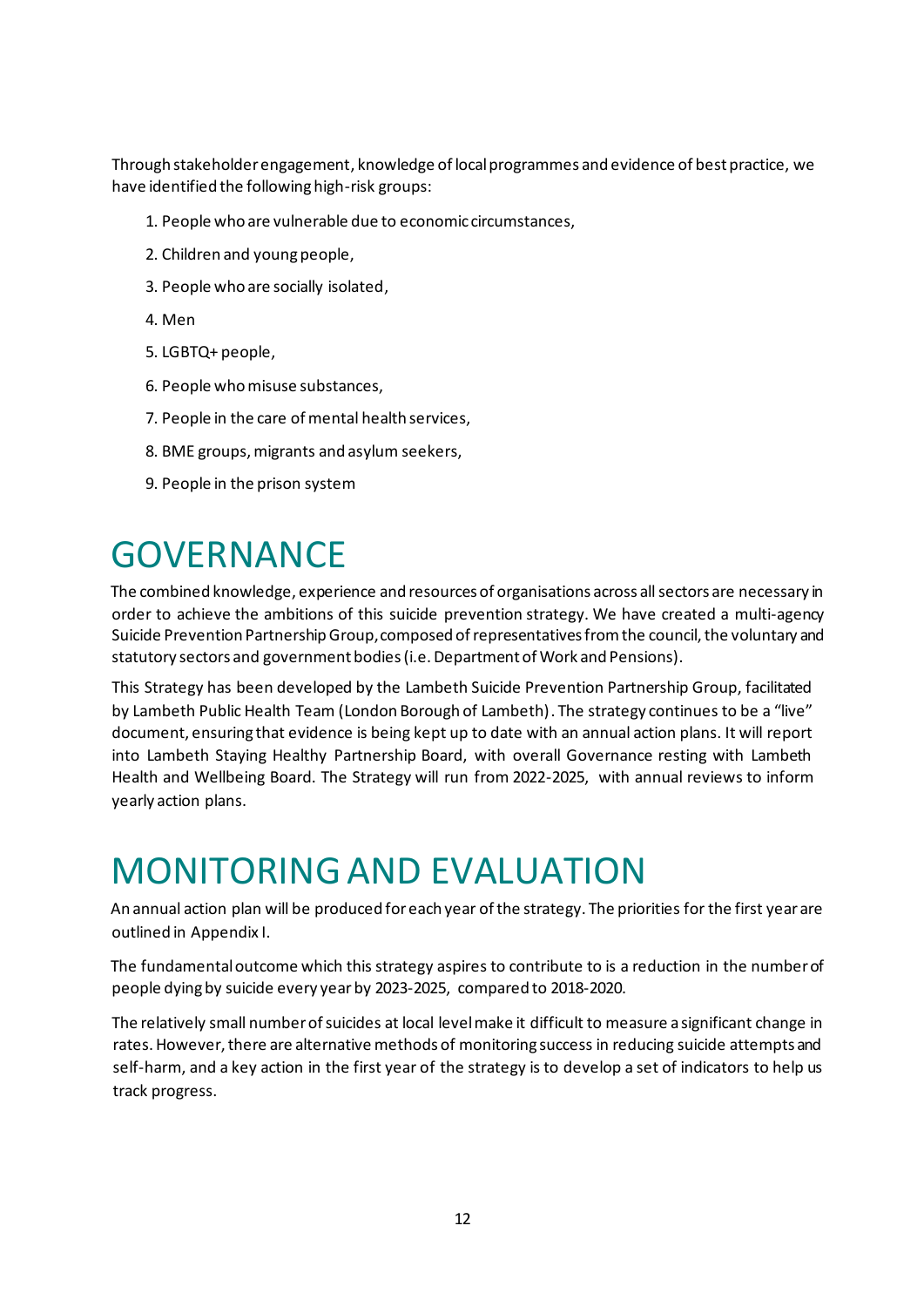### APPENDIX I – ACTION PLAN

**Priority action areas were identified on the basis of local need (data analysis and consultation), discussion with STP partners and the literature on suicide and self-harm trends and risk factors. Priority action areas have been highlighted in shaded rows in the Year 1 action plan.** 

| <b>Objective</b>                                                                                 | <b>Action</b>                                                                                                                                                                                                                                                                                                                                                                                 | Lead(s)                                                                                                                                   | <b>Deadline</b> |
|--------------------------------------------------------------------------------------------------|-----------------------------------------------------------------------------------------------------------------------------------------------------------------------------------------------------------------------------------------------------------------------------------------------------------------------------------------------------------------------------------------------|-------------------------------------------------------------------------------------------------------------------------------------------|-----------------|
| 1. Reduce the risk of<br>suicide in high risk<br>groups                                          | Raise awareness of available mental health crisis support<br>1.1<br>1.1.a Locally appropriate communication resources to be co-developed<br>1.1.b Ensure that organisations such as community and faith groups, and local<br>employers have access to a range of resources                                                                                                                    | <b>Public Health</b>                                                                                                                      | Mar-22          |
|                                                                                                  | 1.2 Provide regular suicide prevention training for frontline staff and community groups -<br>prioritising staff and organisations supporting the strategy's priority groups                                                                                                                                                                                                                  | <b>Public Health</b>                                                                                                                      | $Mar-23$        |
|                                                                                                  | 1.3 Deliver the Pride in Practice programme to voluntary sector organisations                                                                                                                                                                                                                                                                                                                 | Public Health with<br><b>LGBT</b> Foundation                                                                                              | $Mar-23$        |
|                                                                                                  | 1.4 Work to increase mental health expertise and resources available to local communities<br>so that people can get support earlier and from places and people that they trust                                                                                                                                                                                                                | Living Well Network<br>Alliance                                                                                                           | $Mar-23$        |
|                                                                                                  | 1.5 Explore ways to further developing projects supporting the wellbeing of men in the<br>borough - e.g. men's groups, men's sheds                                                                                                                                                                                                                                                            | <b>Public Health</b>                                                                                                                      | $Mar-23$        |
| 2. Providing better<br>information and<br>support to those<br>bereaved or affected<br>by suicide | 2.1 Advertise existing support for people bereaved by suicide - i.e. SEL Suicide<br><b>Bereavement Service</b>                                                                                                                                                                                                                                                                                | <b>Public Health with</b><br>partners                                                                                                     | $Sep-22$        |
|                                                                                                  | 2.2. Work with Cruse to provide a 'Facing the Future' group to support adults bereaved<br>by suicide                                                                                                                                                                                                                                                                                          | <b>Public Health, Cruse</b>                                                                                                               | $Sep-22$        |
| 3. Supporting<br>research, data<br>collection and<br>monitoring                                  | 3.1 Gain access to Thrive LDN suicide surveillance data                                                                                                                                                                                                                                                                                                                                       | <b>Public Health</b>                                                                                                                      | Mar-22          |
|                                                                                                  | 3.2 Conduct an audit of meaningful data to improve near time reporting of suicide,<br>attempted suicide and self-harm highlighting prevalence among stated strategic target<br>groups and other local vulnerable groups eg:<br>. People with contact with mental health services<br>• Providers of substance misuse services<br>• Pregnant women & postnatal<br>• Migrants and asylum seekers | <b>Public Health with</b><br>relevant service<br>providers eg: SLAM,<br>substance misuse,<br>homeless<br>commissioners,<br>regional safer | $Mar-23$        |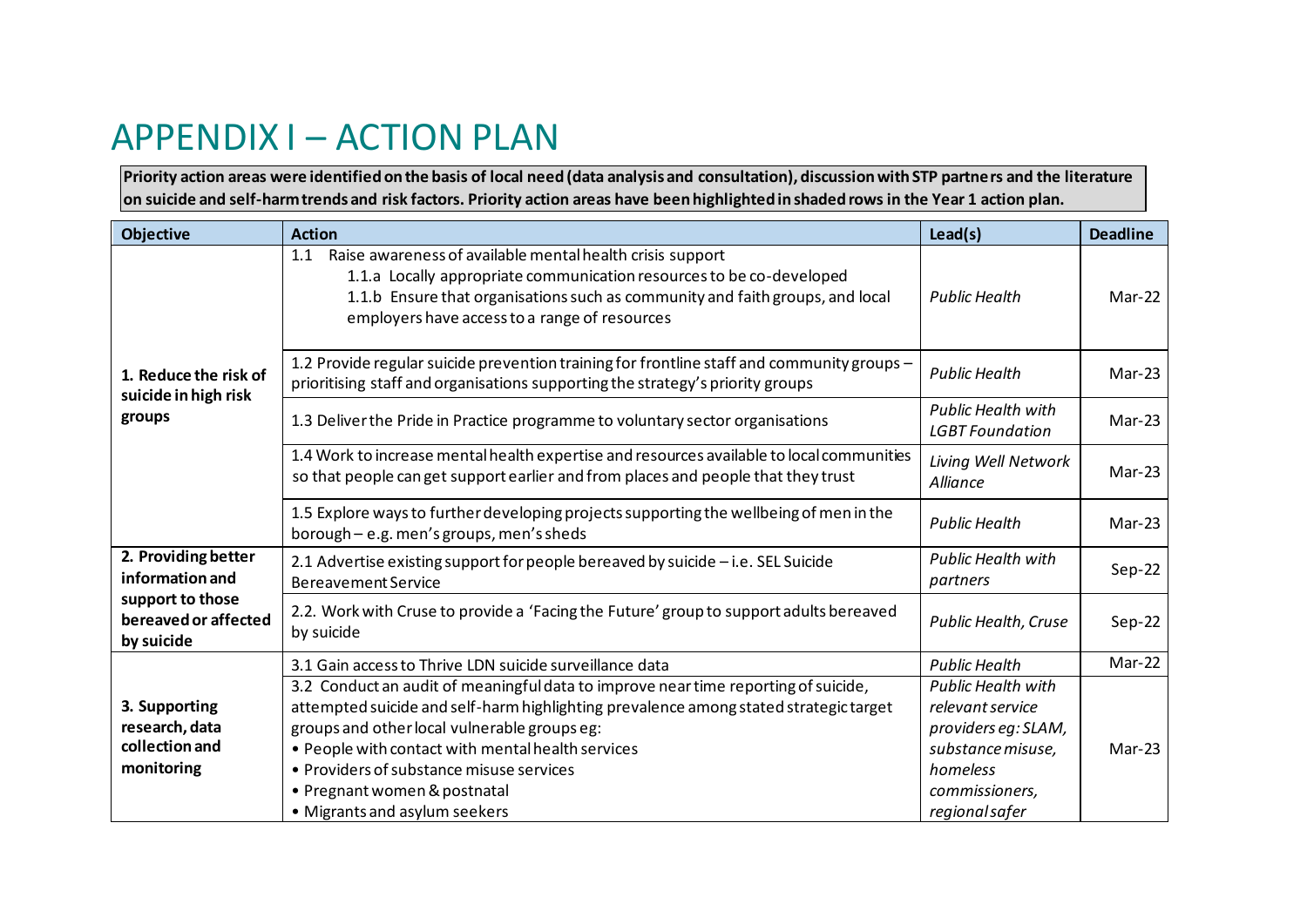|                                                                                                       | • Homeless people<br>• Women who experience violence<br>• Women in the criminal justice system<br>• Men in the criminal justice system (including Brixton prison)<br>This will also include the collection of surveillance data on substances used in poisonings<br>and where they were purchased. | custody lead<br>(prisons), YOS                                                                    |          |
|-------------------------------------------------------------------------------------------------------|----------------------------------------------------------------------------------------------------------------------------------------------------------------------------------------------------------------------------------------------------------------------------------------------------|---------------------------------------------------------------------------------------------------|----------|
|                                                                                                       | 4.1. Work with local media and comms to ensure suicide is treated sensibly and<br>appropriately                                                                                                                                                                                                    | Council and<br>Alliance Comms<br>teams                                                            | Mar-23   |
| 4. support the media<br>in delivering sensitive<br>approaches to<br>suicide and suicidal<br>behaviour | 4.2. Locally appropriate communications and media campaigns aimed at normalising<br>talking about mental health to be co-developed with key groups                                                                                                                                                 | Council and Alliance<br>Comms teams, with<br>relevant voluntary<br>sector and<br>community groups | $Mar-23$ |
|                                                                                                       | 4.3 Run awareness campaigns about the effect of menopause on women's mental health                                                                                                                                                                                                                 | Council and Alliance<br>Comms teams                                                               | Mar-23   |
| 5. Reducing rates of<br>self-harm as a key<br>indicator of suicide<br>risk                            | 5.1 Work collaboratively with colleagues from the SE London ICS to improve the self-<br>harm pathway both in terms of improved data collection and improved experience of<br>care                                                                                                                  | <b>Public Health with</b><br>SE London ICS                                                        | $Mar-23$ |